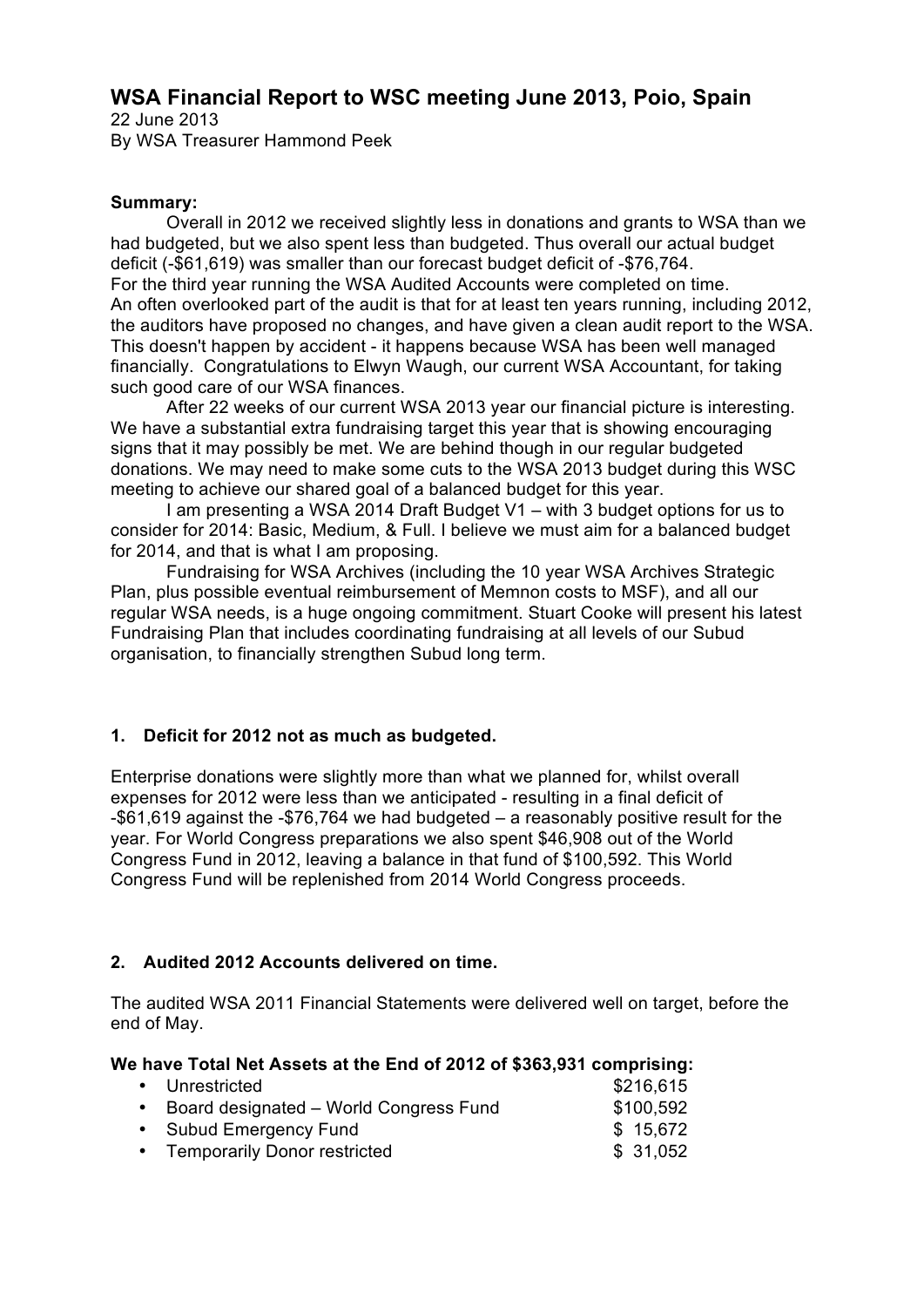### **3. WSA 2013 Q1 (first quarter) Financial Statements**

This shows the financial situation at the end of March earlier this year (see attached). The following Week 22 update gives a more up-to-date picture of where we are at currently.

#### **4. How we are doing this year - WSA 2013 Actuals v Budget to Week 22 commencing 26 May 2012**

Overall the deficit at week 22 was around -\$64,000 compared to an intended deficit of \$0 (a balanced budget).

For the Extra Fundraising Target (\$155,205) we have received a donation of \$25,000. We also have promises of a further \$80,000 towards this goal. This is encouraging progress. We are still behind though in our regular budgeted donations.This Fundraising Target is extra fundraising over and above our normal budgeted income.

Income:

- Healthy donations received from four of our Zones
- Very little received from enterprises so far this year
- Income is currently running **well below** target

Expenses:

- International Helpers have already spent well over half their year's budget in the first 5 months
- Expenses overall are **below** budget mainly because some large one-off expenses are yet to be paid (eg. costs from this WSC meeting)

Thank you Zone reps, for contacting your member countries and asking them to please send their country donations to WSA. A number of country/Zone donations have recently come in. Out of 54 member countries in WSA, only 7 have contributed directly to WSA this year, whilst Zone 4 (24 countries in central and Eastern Europe) have contributed via their Zone committee. That leaves at least 23 member countries who have contributed nothing financially, so far, to WSA during 2013.

## **5. Adjustments to our current WSA 2013 Budget**

We are almost half way through the year and we have a current deficit of around -\$64,000. Do we thus make some conservative budget cuts now, for the rest of the year, or do we trust that in the next 6 months all the \$80,000 promised extra funds will arrive, as well as \$50,000 of additional Extra Fundraising?

I propose the following cuts and adjustments for consideration:

| $\bullet$ | <b>SICA</b>                  | $-$ \$ 6,000  | (down from \$15,000 to \$9,000)  |
|-----------|------------------------------|---------------|----------------------------------|
| $\bullet$ | Grants to zones              | $-$ \$ 9,000  | (down from \$12,000 to \$3,000)  |
|           | • PR/Websites/Communications | $-$4,000$     | (down from \$13,000 to \$9,000)  |
|           | • Zonal Representatives      | $-$10,000$    | (down from \$26,000 to \$16,000) |
|           | • WSC Meetings (Poio)        | $+$ \$ 5,000  | (up from \$27,000 to \$32,000)   |
|           | • WSA BoD conference calls   | $-$ \$ 1,000  | (down from \$1,500 to \$1,000)   |
| $\bullet$ | Legal fees                   | $-$ \$ 8,000  | (down from \$11,000 to \$3,000)  |
| $\bullet$ | Various                      | $-$ \$ 1,000  | (down from \$2,000 to \$1,000)   |
| $\bullet$ | Contingency                  | $-$ \$ 1,000  | (down from \$1,000 to \$0)       |
|           | <b>Total Adjustments</b>     | $-$ \$ 35,000 |                                  |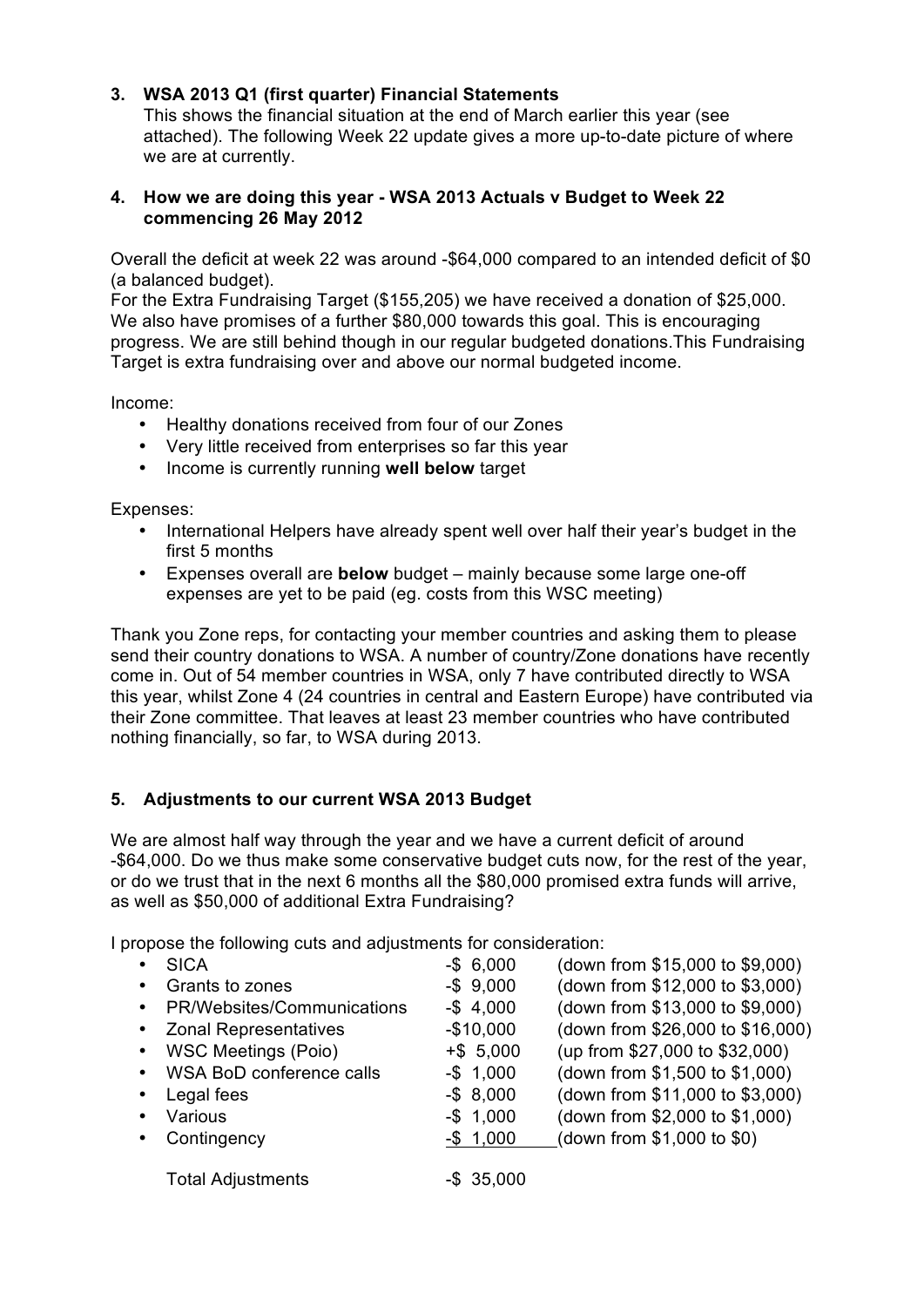Any changes to our current WSA 2013 Budget are to be confirmed here, at our June 2013 WSC meeting, so that the final, adjusted WSA 2013 budget may then be confirmed.

*(Note: Attached is the approved WSA 2013 Budget, with adjustments made at Poio)*

## **6. Proposed WSA 2014 Draft "Basic" Budget V1 – for discussion**

This "Basic" WSA 2014 Draft Budget V1 offers 3 options. It is up to this meeting to decide which option to take for 2014.

Whichever option we choose, my recommendation is that we adopt a balanced budget, rather than a deficit budget.

| Basic<br>Lots of cuts from current figures |  |
|--------------------------------------------|--|
|--------------------------------------------|--|

Medium - Some cuts from current figures

Full - Similar to 2013, but with \$163,800 (almost double) for WSA Archives, and consideration of 2014 World Congress

*(Note: Attached is the WSA 2014 Draft Budget V1, with adjustments made at Poio, for further development during the remainder of 2013)*

## **7. Fundraising – for all our WSA programs (including WSA Archives program)**

Our WSA programs include all our regular WSA budget needs (IH travel, etc), plus all our WSA Archives programs (including the WSA Archives 10 year Strategic Plan, plus 2012 and 2013 Memnon costs). This is a large, ongoing fundraising commitment. Stuart Cooke will present his latest Fundraising Plan that includes coordinating fundraising at all levels of our Subud organisation, to financially strengthen Subud, long term. This ambitious plan involves a total revamp of the way donations are collected, from the group level upwards.

## **Conclusion**

I believe WSA is at a crossroads financially, where the level of donations and grants over the last few years are struggling to meet the needs of the WSA programs and services WSA is providing to our members worldwide.

I recommend the following:

- that the wings (SICA, SESI, SYAI, SDIA) all work towards being self-funding as soon as possible
- that more use is made of skype and other free, or inexpensive, internet based communications for council members to connect
- that we look at holding a physical council meeting every two years rather than each year

To 'balance the books', where we end up spending only what we get in each year, we either have to raise income, or cut services and expenses...or both.

I believe funding is our biggest financial challenge. **We need a total grass-roots change**. Ordinary members, enterprises, the better off amongst us, and those who continue to contribute little or nothing, all need active encouragement, to bridge this gap between what activities WSA wants to promote and provide, and the funds currently coming in to do it with.

Bearing all this in mind, I feel quietly confident that we will achieve our WSA financial goals this year.